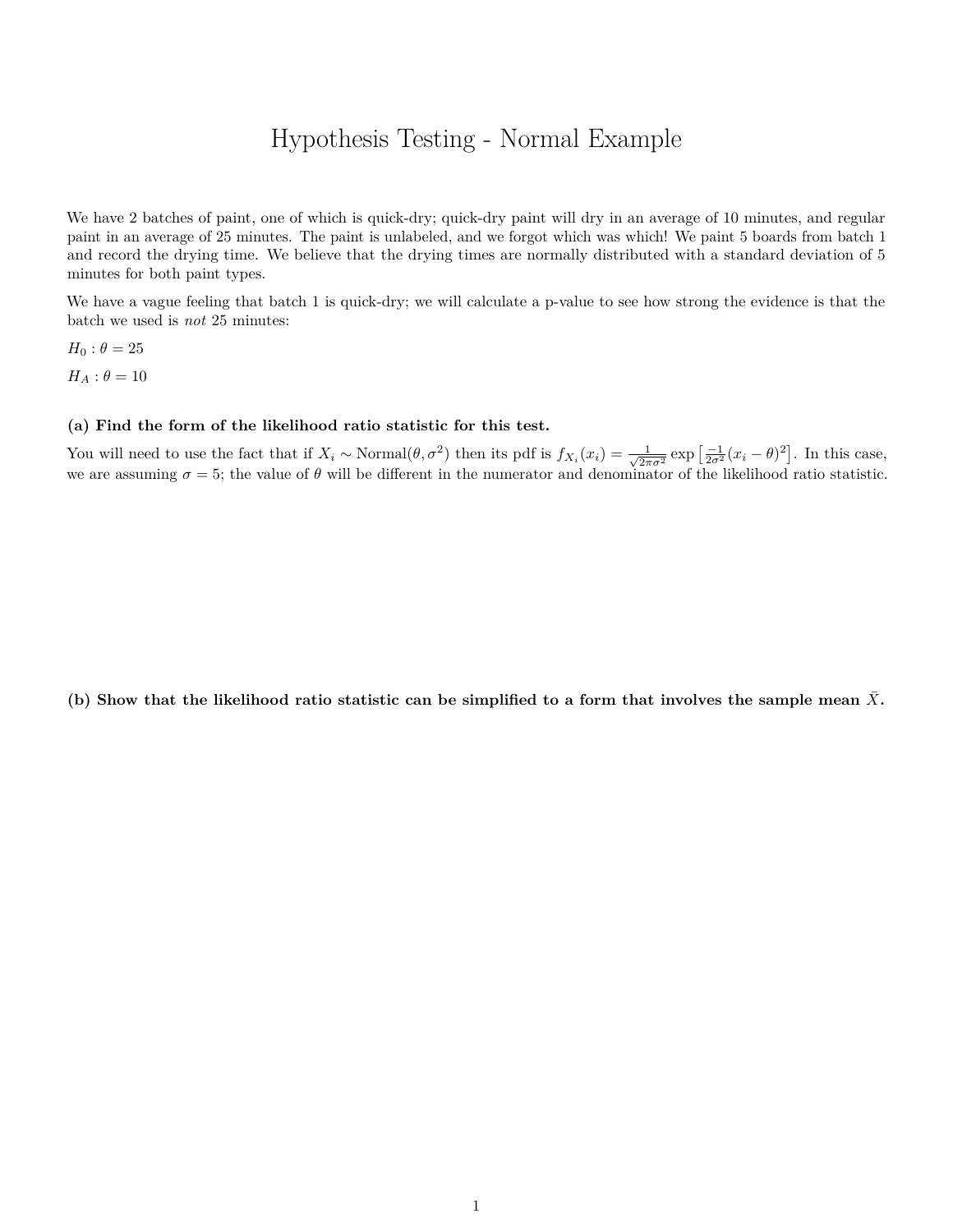**(c) Show how the p-value for the likelihood ratio test could be calculated based on an observed sample** mean of  $\bar{x}$ . Your answer should be a probability involving the random variable  $\bar{X}$  and the observed value  $\bar{x}$  based on the observed sample data.

(d) Show that your p-value calculation from part (c) is equivalent to  $P(\bar{X} \leq \bar{x})$